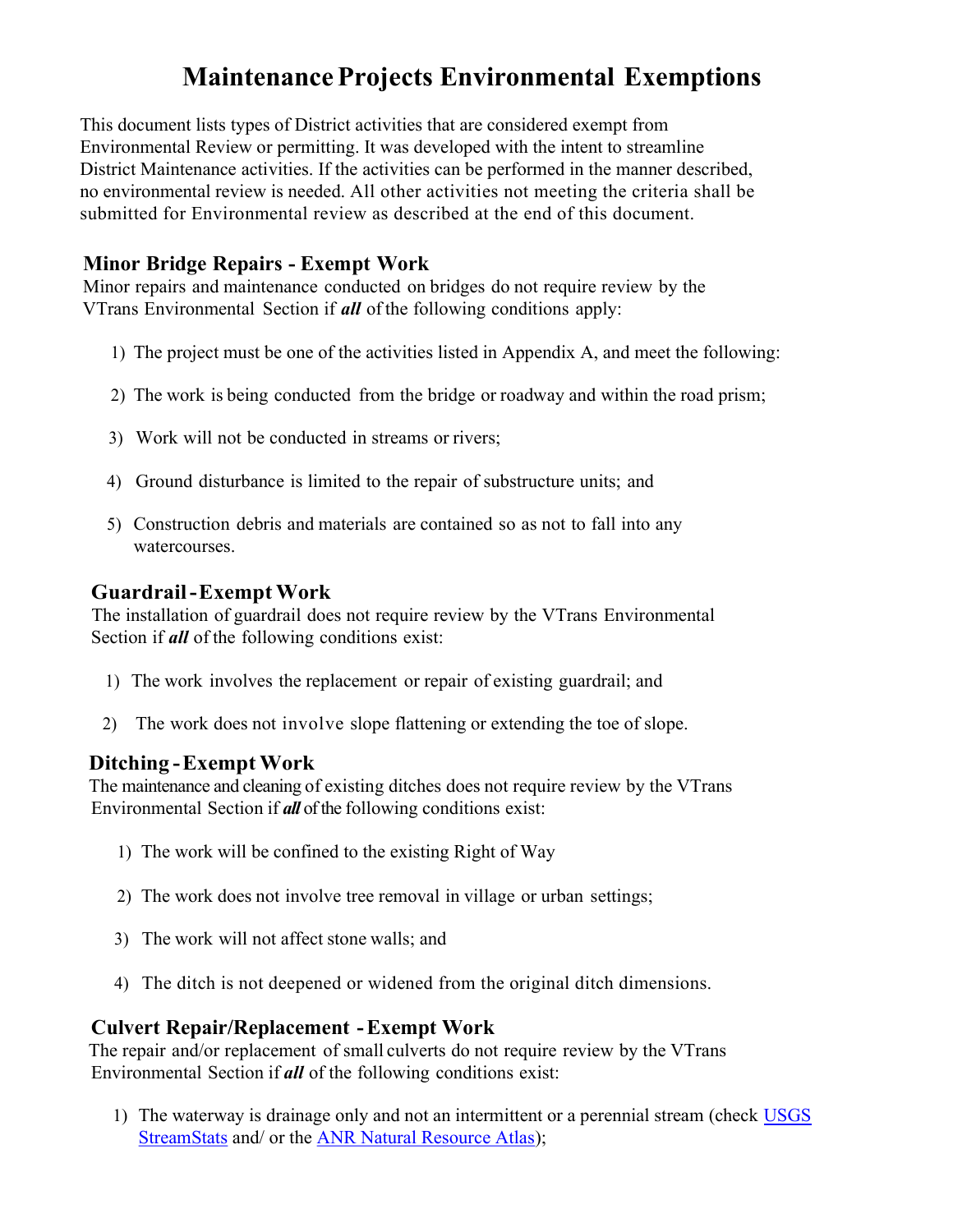- 2) The work is being conducted from the roadway prism or existing fill slopes (i.e. an access road is not needed);
- 3) Existing culvert is constructed of corrugated metal and/or plastic pipe with no stone headwalls;
- 4) The new culvert is not extended; and
- 5) The work does not include a culvert liner.

#### Roadway Improvements - Exempt Work

Minor roadway improvements do not require review by the VTrans Environmental Section if **all** of the following conditions exist:

- 1) Work within the existing prism of the roadway;
- 2) The work involves the rehabilitation of existing pavement and/or application of new pavement on existing travel lanes and existing paved shoulders; and
- 3) The work involves improvement limited to the depth of the existing pavement.

All other activities, not meeting the criteria above shall be submitted for Environmental review via a NERD Environmental Permits-OPS request (instructions in Appendix B), with the following information provided:

Town Route Number Location map Project Plans with project description Project Limits including Temporary and Permanent Easements Type of funding (State or Federal) Mile Marker (if applicable) Limits or amount of fill (if applicable) Proposed waste disposal site (if applicable) Landowner Agreement (for waste, borrow & staging areas) Digital photos recommended Longitude/Latitude for remote locations (if applicable)

The request should allow for a 45 day duration and take into consideration the time of year as field work may not occur during winter. The Environmental Section will review projects in a timely manner, however an Environmental Clearance will take longer if a permit is required.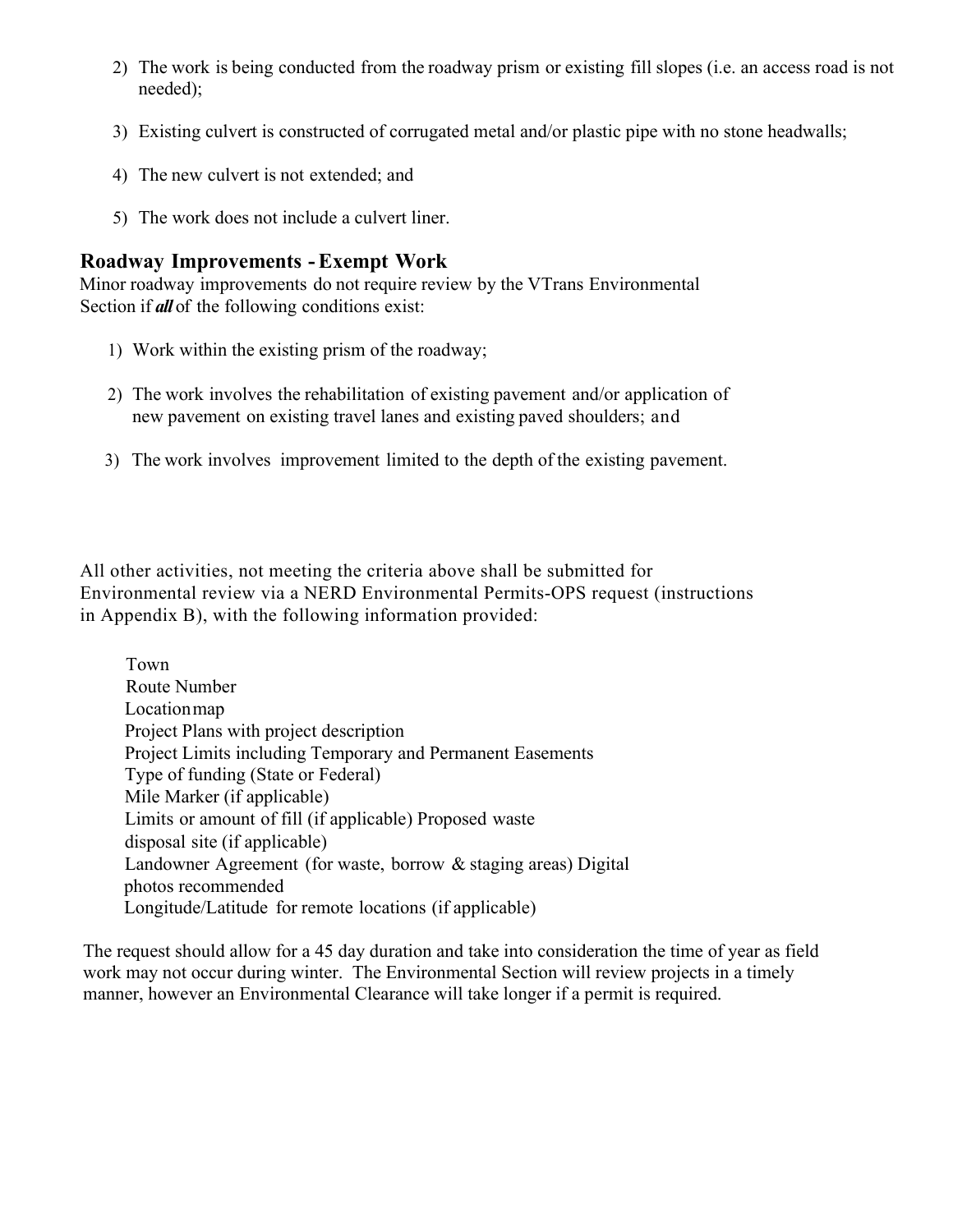#### Appendix A Section A: Bridge Repairs/Bridge Maintenance on VTrans Federal Aid Projects

| <b>Activity</b>                           | <b>Description</b>                                                                       |
|-------------------------------------------|------------------------------------------------------------------------------------------|
| Bridge washing and Cleaning               | Includes clean drainage scuppers and drainpipes, as                                      |
|                                           | well as removal or vegetation to allow access for inspection                             |
|                                           | team or repairs                                                                          |
| Repair/replace bridge<br>expansion-joints |                                                                                          |
| Reset bridge bearings                     | Strengthening bearings by jacking bridge less than 1-inch and<br>replacing or repairing. |
| Pile encasement for steel                 | Reinforcement of piles with concrete sheaths including:                                  |
| bridges                                   | Addition of concrete encasement approximately<br>$\bullet$                               |
|                                           | 6-inches in diameter                                                                     |
|                                           | Placement of temporary fill for dewatering activities                                    |
|                                           |                                                                                          |
| Repair/replace portions of                | Includes the following activities:                                                       |
| approach slabs & bridge deck              | Overlay with permanent asphalt                                                           |
| $-$ In-kind                               | Filling voids                                                                            |
| Post-tension duct                         | Steel strands through ducts formed in the concrete                                       |
| repair/internal post-tensioning           | then grouted in place                                                                    |
| Repair/replace co-polymer                 | Replaced with conductive polymer overlay system                                          |
| overlay on deck                           | to protect concrete bridge deck and improve friction                                     |